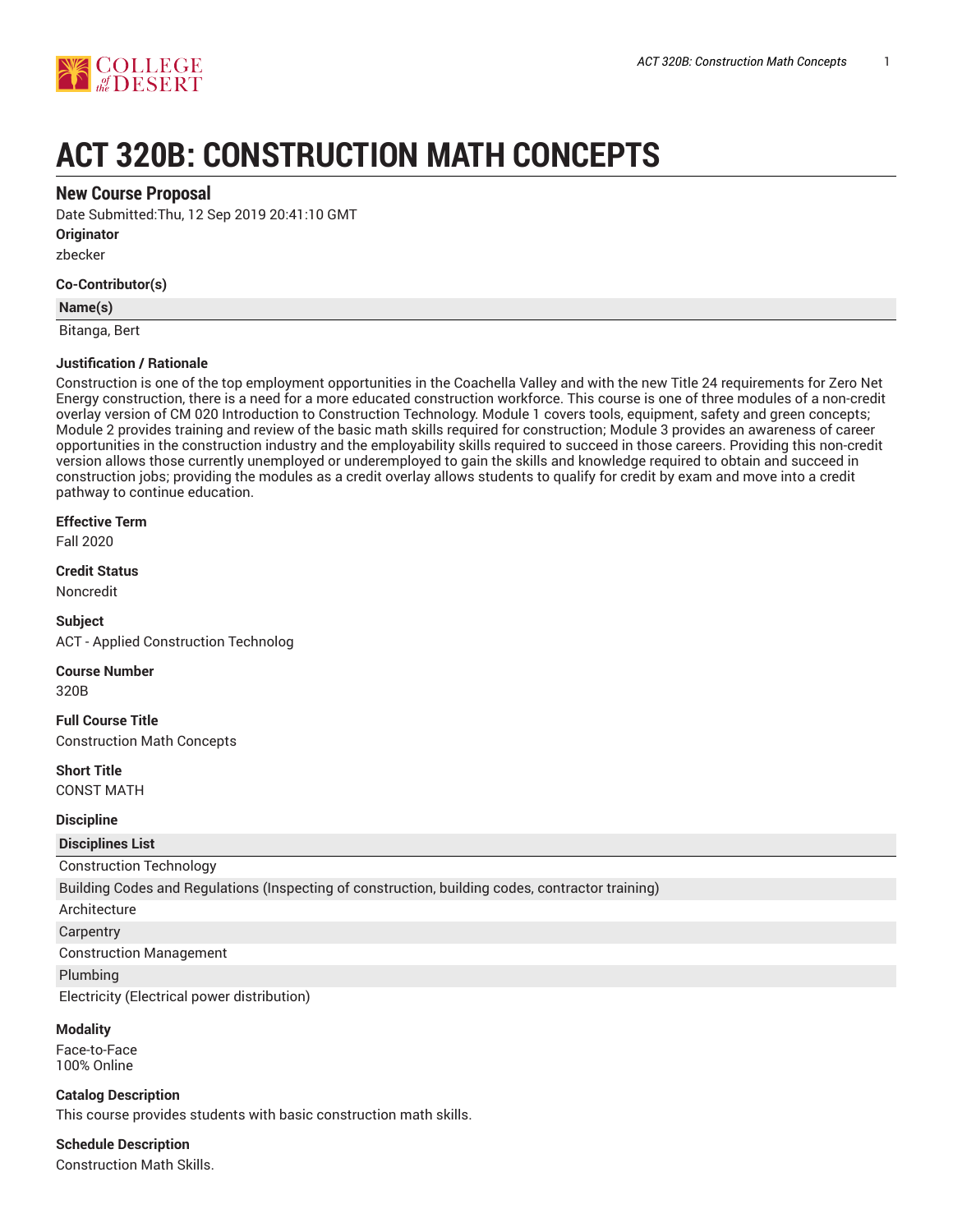



**Non-credit Hours** 54 **Lecture Units** 0 **Lecture Semester Hours** 0 **Lab Units**  $\Omega$ **Lab Semester Hours** 0 **In-class Hours** 27 **Out-of-class Hours** 27 **Total Course Units**  $\Omega$ **Total Semester Hours** 54

### **Override Description**

Noncredit courses do not have lecture and lab hours. The out of class hours were adjusted to meet the total hours of the equivalent credit course.

### **Required Text and Other Instructional Materials**

### **Resource Type**

Book

### **Author**

National Center for Construction Education and Research (NCCER)

#### **Title**

Core Curriculum: Introductory Craft Skills (Trainee Guide)

### **Edition**

5th

### **Publisher**

Pearson Education, Inc.

### **Year**

2016

### **College Level**

Yes

### **Flesch-Kincaid Level** 11.8

**ISBN #** 9780134130989

### **Resource Type** Book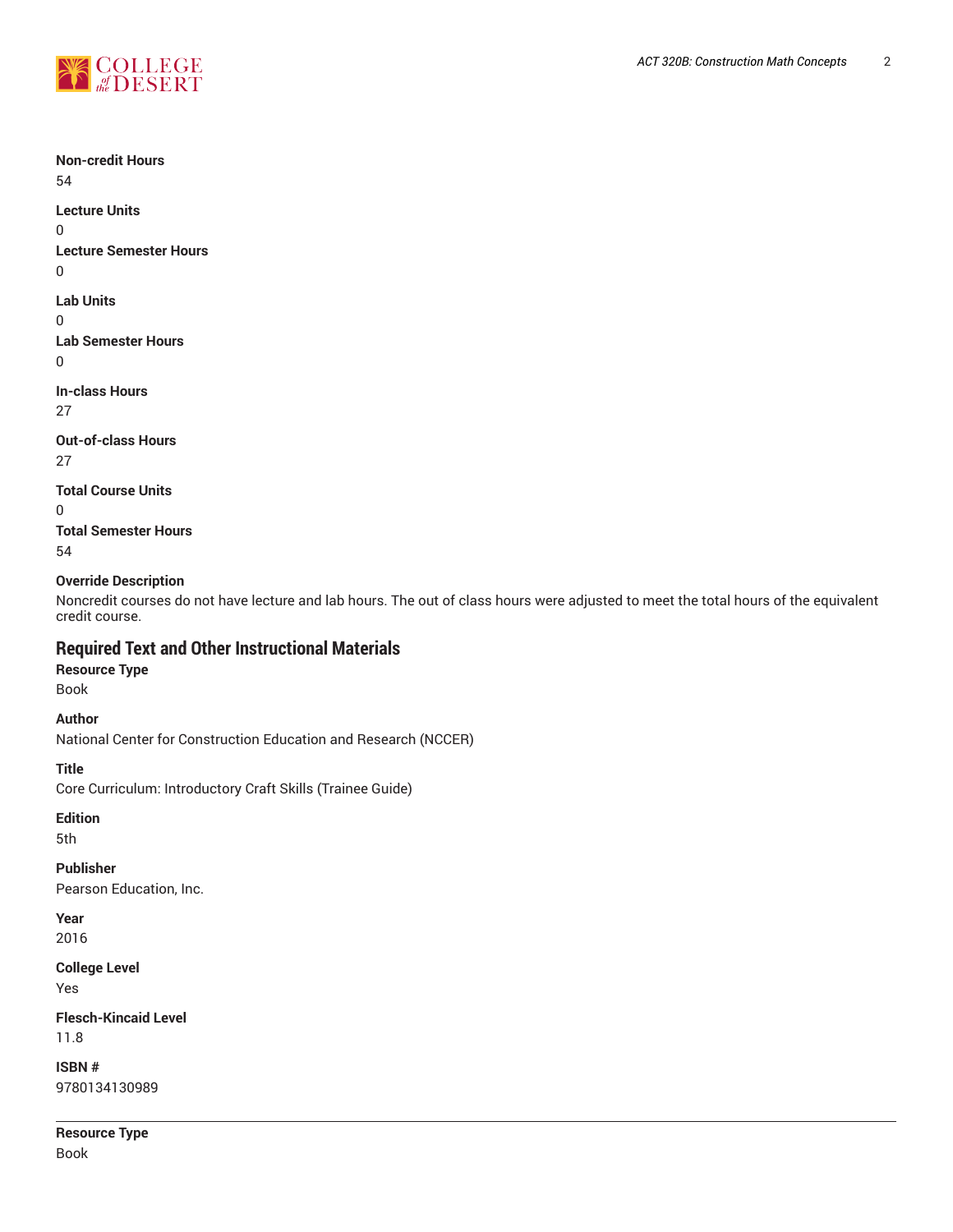

### **Author**

Huth, Mark W.

### **Title**

Residential Construction Academy: Basic Principles for Construction

### **Edition**

4th

### **City**

Clifton Park, NY

### **Publisher**

CENGAGE Delmar Learning

**Year**

2016

### **College Level**

Yes

## **Flesch-Kincaid Level**

11.8

**ISBN #** 9781305088627

### **Class Size Maximum**

30

### **Course Content**

- 1. Overview of construction industry and closer examinations of individual trade expectations.
- 2. Introduction to basic construction arithmetic including addition, subtraction, multiplication and division of whole numbers, fractions and decimals.
- 3. Introduction to basic geometry shapes used in construction.
- 4. Metric conversions.
- 5. 3-4-5 rule.
- 6. Tape measures.

### **Course Objectives**

|             | <b>Objectives</b>                                                                                                                             |
|-------------|-----------------------------------------------------------------------------------------------------------------------------------------------|
| Objective 1 | Solve simple arithmetic functions including addition, subtraction, multiplication, and division of whole numbers,<br>fractions, and decimals. |
| Objective 2 | Demonstrate fluency reading a tape measure.                                                                                                   |
| Objective 3 | Recognize and measure basic geometric shapes commonly used in the construction industry.                                                      |
| Objective 4 | Demonstrate critical thinking skills and the ability to solve problems using those skills.                                                    |

### **Student Learning Outcomes**

Outcome 1 Demonstrate effective use of the arithmetic and geometry skills required for the construction industry.

### **Methods of Instruction**

| <b>Method</b> | Please provide a description or examples of how each instructional<br>method will be used in this course. |
|---------------|-----------------------------------------------------------------------------------------------------------|
| Lecture       | Presentation of topic in context.                                                                         |
| Laboratory    | Math problems related to the construction industry.                                                       |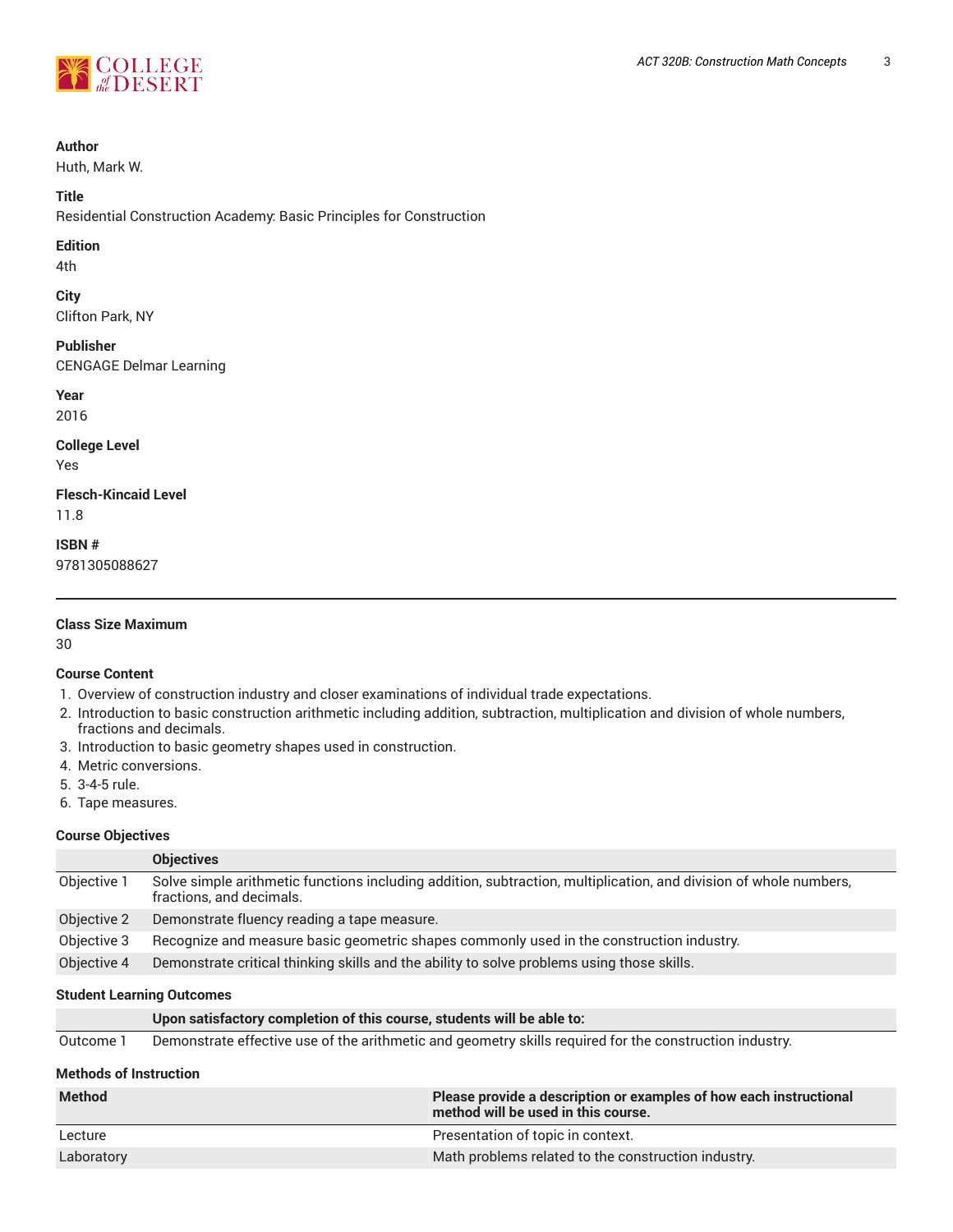

| <b>Discussion</b>                        | Classroom and group discussions of the geometry and arithmetic used in<br>the construction industry.   |                           |
|------------------------------------------|--------------------------------------------------------------------------------------------------------|---------------------------|
| Participation                            | Class discussion and questions.                                                                        |                           |
| Activity<br><b>Methods of Evaluation</b> | Hands on demonstrations of appropriate measurement and calculation.                                    |                           |
|                                          |                                                                                                        |                           |
| <b>Method</b>                            | Please provide a description or examples of how<br>each evaluation method will be used in this course. | <b>Type of Assignment</b> |

|                                    | each evaluation method will be used in this course.                                                                                             |                     |
|------------------------------------|-------------------------------------------------------------------------------------------------------------------------------------------------|---------------------|
| Written homework                   | Homework assigned from text and worksheets.                                                                                                     | Out of Class Only   |
| Student participation/contribution | Participation in lab groups and classroom/online<br>discussion. Labs may include in person or virtual<br>site visits out-of-class.              | In and Out of Class |
| Mid-term and final evaluations     | Examinations covering key concepts introduced in<br>the course.                                                                                 | In Class Only       |
| Tests/Quizzes/Examinations         | Weekly quizzes on topics covered in class and<br>analysis of job sites. Quizzes completed out-of-<br>class with in-class discussion of answers. | In and Out of Class |
| Other                              | Out-of-class hours will be accounted for<br>electronically through the learning management<br>system.                                           | Out of Class Only   |

#### **Assignments**

#### **Other In-class Assignments**

- 1. Individual projects to analyze and evaluate application of arithmetic and geometry requirements for the construction industry.
- 2. Small group projects to analyze, review, diagnose and evaluate various methods of solution used on homework.
- 3. Construction arithmetic and geometry problems.

#### **Other Out-of-class Assignments**

- 1. Review questions
- 2. Arithmetic practice.
- 3. Completing daily assigned homework and complete pretests.
- 4. Reading textbook and supplementary assignments.
- 5. In person or virtual site visits.

#### **Grade Methods**

Pass/No Pass Only

### **Distance Education Checklist**

### **Lab Courses**

### **Instructional Materials and Resources**

### **Effective Student/Faculty Contact**

### Which of the following methods of regular, timely, and effective student/faculty contact will be used in this course?

#### **Within Course Management System:**

Timely feedback and return of student work as specified in the syllabus Discussion forums with substantive instructor participation Chat room/instant messaging Regular virtual office hours Online quizzes and examinations Weekly announcements

#### **External to Course Management System:**

Direct e-mail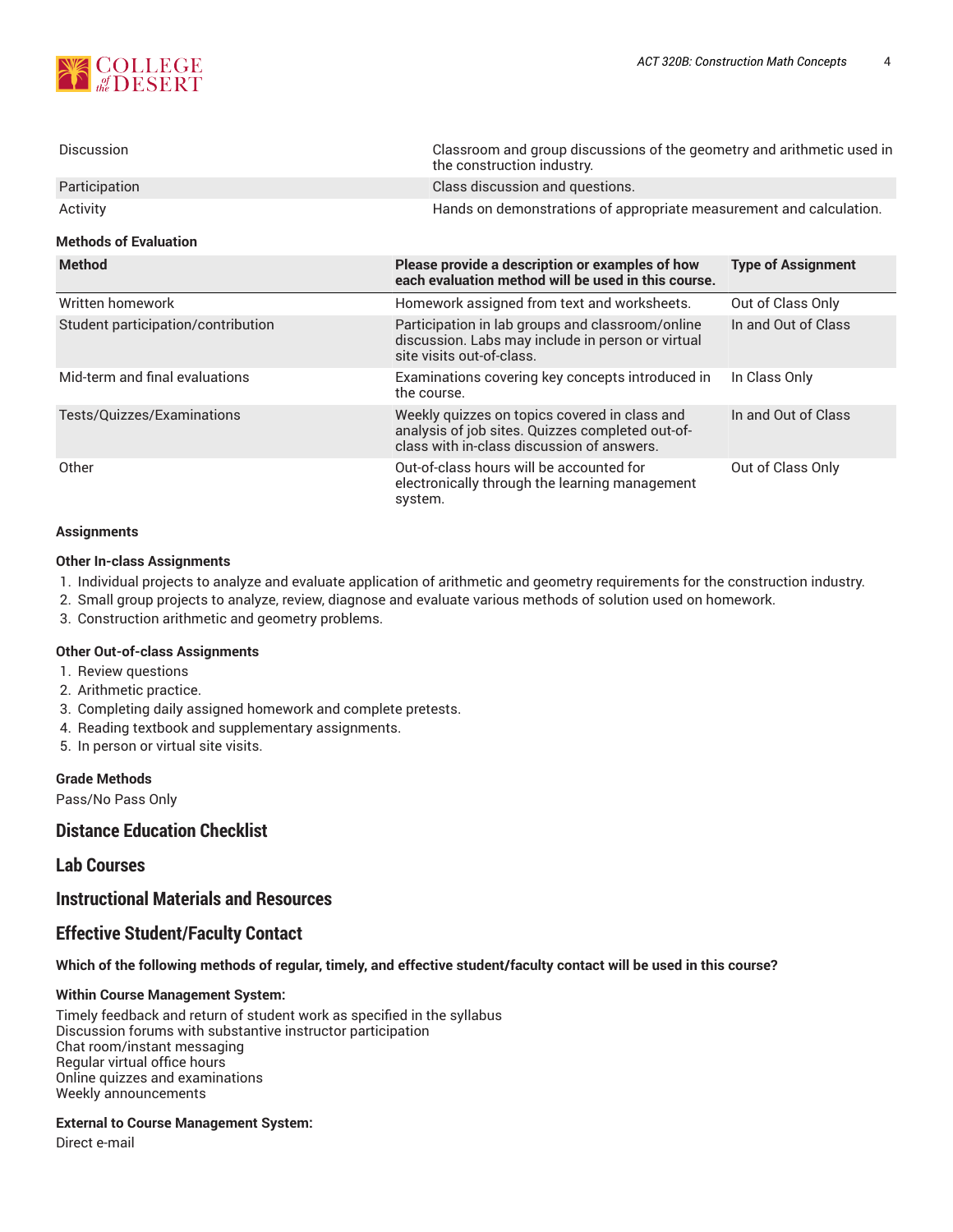

### Briefly discuss how the selected strategies above will be used to maintain Regular Effective Contact in the course.

Timely feedback and return of student work as specified in the syllabus. Discussion forums with substantive instructor participation. Online quizzes and examinations. Weekly announcements.

### **Other Information**

### **MIS Course Data**

**CIP Code** 46.0412 - Building/Construction Site Management/Manager.

**TOP Code** 095700 - Civil and Construction Management Technology

**SAM Code** D - Possibly Occupational

**Basic Skills Status** Not Basic Skills

**Prior College Level** Not applicable

**Cooperative Work Experience** Not a Coop Course

**Course Classification Status** Workforce Prep Enhanced Funding

**Approved Special Class** Not special class

**Noncredit Category** Workforce Preparation

**Funding Agency Category** Not Applicable

**Program Status** Program Applicable

**Transfer Status** Not transferable

**Allow Audit**

No

**Repeatability** Yes

**Repeatability Limit** NC **Repeat Type** Noncredit

### **Justification**

Noncredit courses are repeatable until the student has achieved the skills and knowledge required to meet the objectives and outcomes of the course.